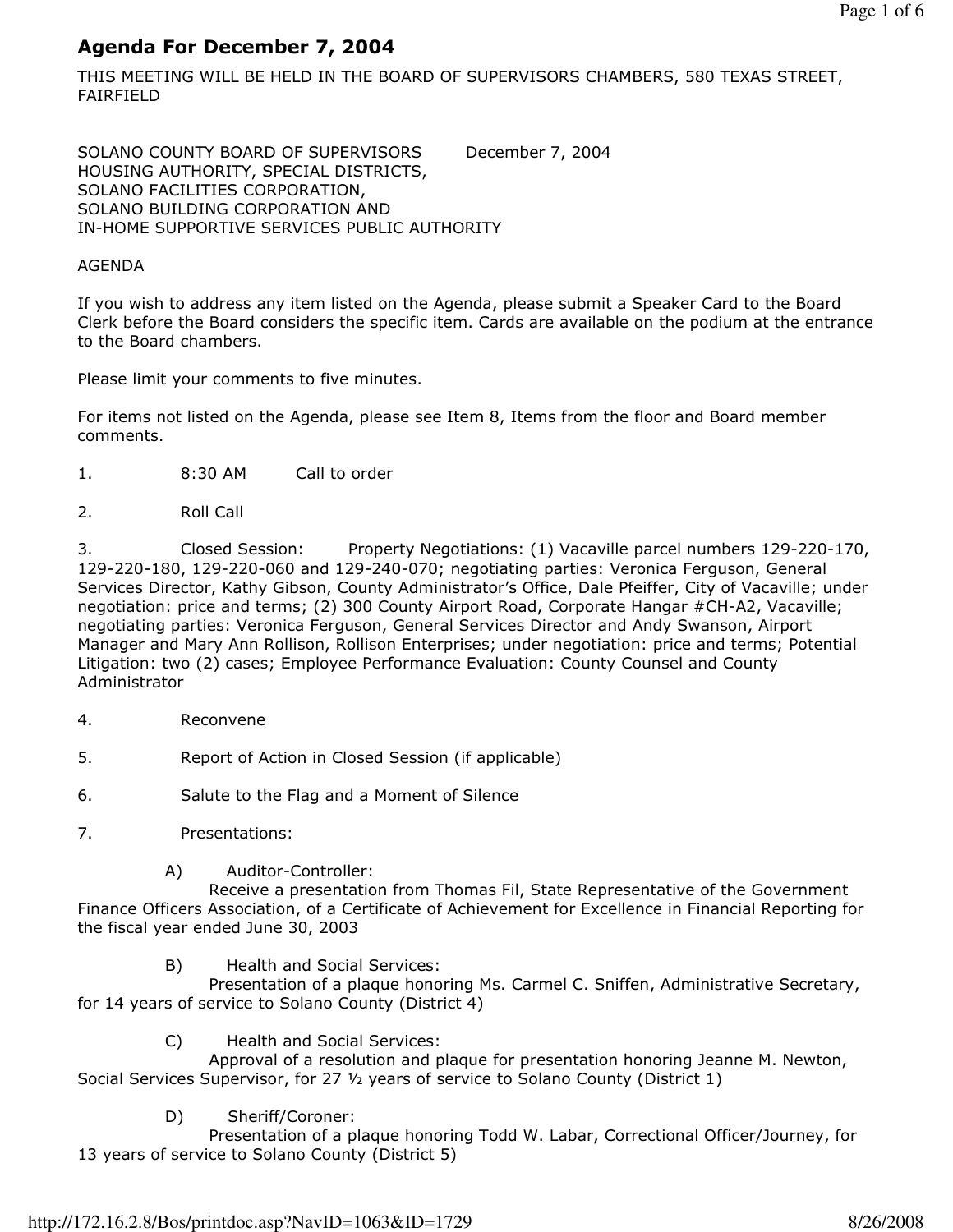8. Items from the floor and Board member comments

 This is your opportunity to address the Board on a matter not listed on the Agenda, but it must be within the subject matter jurisdiction of the Board. Please submit a Speaker Card before the first speaker is called and limit your comments to five minutes.

- 9. Additions to or Deletions from the Agenda
- 10. Public Comment on Consent Calendar

Each speaker shall have 5 minutes to address any or all items on the Consent Calendar.

- 11. Approval of the Agenda
- 12. Approval of Consent Calendar

The Board considers all matters listed under the Consent Calendar to be routine and will adopt them in one motion. There will be no discussion on these items before the Board votes on the motion unless Board members request specific items be discussed and/or removed from the Consent Calendar.

## CONSENT CALENDAR

## GENERAL GOVERNMENT

- 13. Clerk of the Board of Supervisors: Approval of Minutes: None
- 14. Board of Supervisors:

 Adopt proclamation honoring Fairfield Host Lions Club on their 80th Anniversary for their contributions to the community of Solano County (Supervisor Vasquez)

15. County Administrator:

Review and accept Annual Disclosure and Review of Public Facilities Fees for FY2003/04

16. General Services:

 A) Adopt resolution declaring portion of Assessor Parcel Number 0129-240-090, Vacaville, surplus property to needs of the County; set date for noticed/published hearing to consider selling the surplus real property and related easement interests to Vacaville for total purchase price of \$351,000

Suggested date for noticed/published hearing: December 14, 2004, 9:00 a.m.

 B) Adopt resolution approving Records Retention Schedules for Administration, Facilities Operations, Parks & Recreation, and Property Management Divisions of the department

 C) Authorize use of \$26,000 in Accumulated Capital Outlay (ACO) funds to augment the previously approved funding of \$83,000, increasing the total project budget to \$109,000, to complete construction of Cat Adoption Center in Animal Care Center, 2510 Claybank Road, Fairfield; authorize General Services Director to sign Change Order No. 1 in amount of \$14,864

17. Department of Information Technology/Registrar of Voters:

Approve Certification and Results of Presidential General Election held on November 2,

2004

HEALTH AND SOCIAL SERVICES

18. Health and Social Services:

A) Approve contract in amount of \$266,125 with Echo Consulting Services of California, Inc. for software maintenance and time share services for period of July 1, 2004 to June 30, 2005 for maintenance of the department's electronic client and Medi-Cal database management system; approve contract in amount of \$95,436 with Leaders in Community Alternatives, Inc. for period of October 1, 2004 to June 30, 2005 for in-home support services case management

B) Approve agreement in amount of \$1,475,765 with Alliance for Community Care,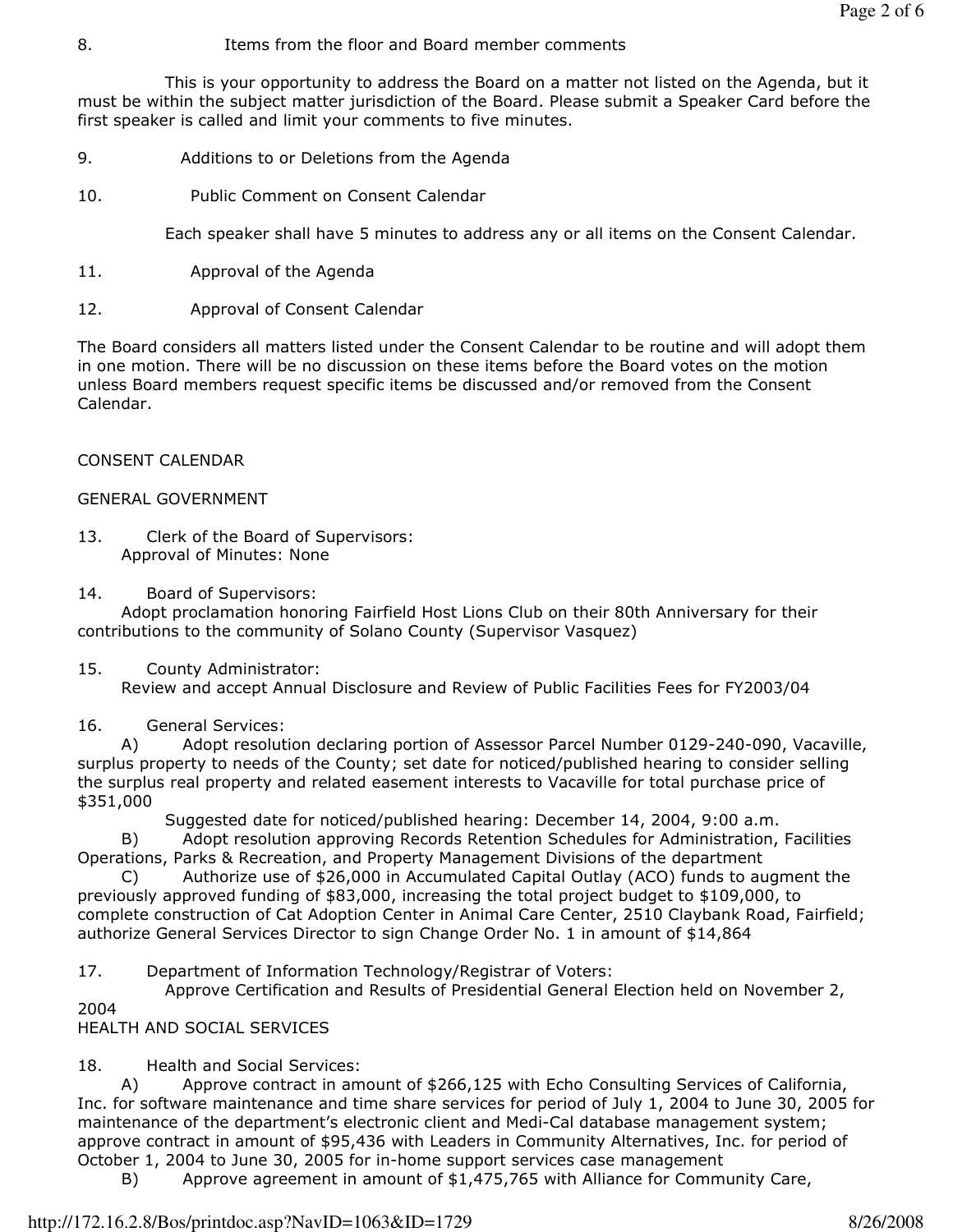Corporation for period of December 1, 2004 to June 30, 2006 to provide mental health and housing services to mentally ill adults

 C) Approve Tobacco Master Settlement Agreement related contract amendments for: \$31,500 with Solano Coalition for Better Health for a new contract amount of \$113,500; an extension of time with City of Fairfield to June 30, 2005 for a new contract amount of \$126,260; \$60,160 with City of Rio Vista through June 30, 2005 for new contract amount of \$100,160

 D) Approve contract amendment with County Medical Services Governing Board (CMSP) for Managed Care Pilot for period January 1, 2005 through June 30, 2005 in amount of \$4,240,337 for total contract amount of \$7,875,000; approve contract extension of Partnership HealthPlan of California through June 30, 2005 for Managed Care Pilot Administration; approve appropriation transfer in amount of \$400,000 from Unanticipated Revenue (4/5 vote required)

### CRIMINAL JUSTICE

#### 19. Probation:

 Approve nineteen-month master contracts with multiple Prop 36 service providers for period of December 1, 2004 through June 30, 2006 for drug treatment services and drug testing services

#### 20. Public Defender:

 Adopt resolution authorizing Public Defender to submit proposal to State Criminal Justice Programs Division, Office of Emergency Services, to receive grant for program to furnish vertical defense of indigents for clients prosecuted by our District Attorney's office through their career criminal prosecution program grant

#### 21. Sheriff/Coroner:

 Adopt resolution amending Alphabetical Listing of Classes and Salaries to add new classification of Sheriff's Security Officer with approximate annual salary of \$32,206 - \$39,147; adopt resolution amending Allocation List to add 6.0 Sheriff's Security Officers

## LAND USE/TRANSPORTATION

## 22. Resource Management/General Services:

 Adopt resolution authorizing execution of offer to donate real property and warranty deed by and between City of Fairfield, County of Solano and United States Government to transfer 6.48 acres of land to Travis Air Force Base; authorize County Administrator to execute offer to donate real property and warranty deed

#### 23. Resource Management:

 A) Approve appropriations increase for Other Professional Services Revenue of \$80,124 to offset increase in department's FY2004/05 budget of \$66,770 in contracted Services and \$13,354 in Other Professional Services (4/5 vote required); approve contract amendment in amount of \$13,354 with Ken Solomon for contract planning services to manage Shiloh I (enXco) Environmental Impact Report and process land use entitlements; authorize Director of Resource Management to sign contract amendment and any future amendments if needed to complete project

 B) Second reading for adoption of ordinance amending Chapter 23 to revise and add requirements pertaining to solid waste, green waste and recyclables in unincorporated areas of Solano County

 C) Second reading for adoption of ordinance revising Chapter 6.4 of Solano County Code, relating to sewage disposal systems

#### OTHER: None

## SPECIAL DISTRICTS GOVERNED BY THE BOARD OF SUPERVISORS: None

## SCHEDULED CALENDAR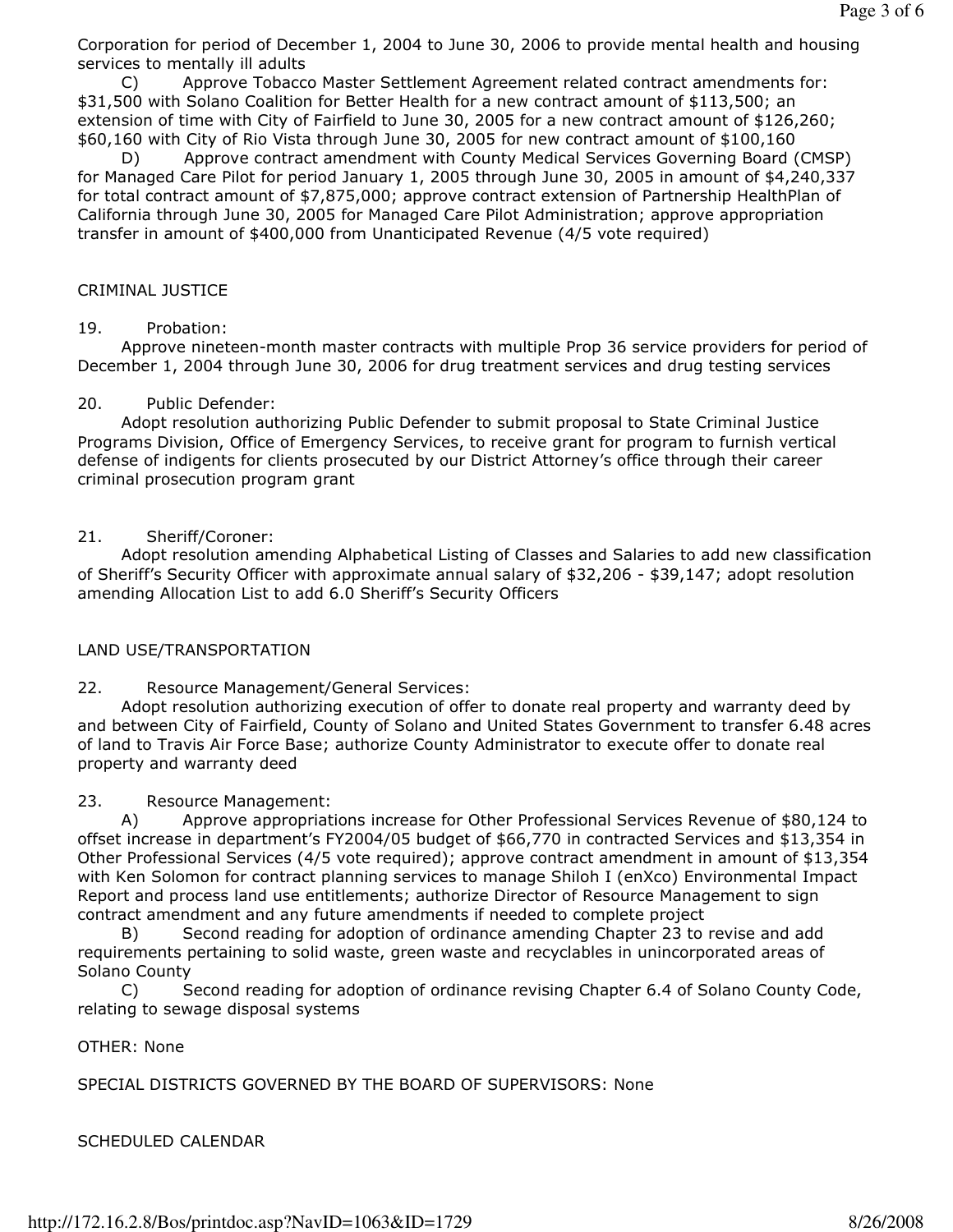24. Rescheduled Consent Items: (Items pulled from Consent Calendar above)

- A) E)
- B) F)
- C) G)
- D) H)

## GENERAL GOVERNMENT

- 25. County Administrator:
	- A) Receive a presentation of the Solano County 2004 Annual Report

 B) Receive a presentation from Paul Yoder, Solano County's Legislative Advocate, and adopt Solano County's 2005 State Legislative Platform

C) Receive a status report on the formation of the non-profit corporation for the Court Appointed Special Advocates (CASA) Program

D) Conduct a noticed/published hearing to consider adoption of a resolution increasing fees for marriage licenses and certified copies of death, fetal death, and marriage certificates by \$2.00 beginning January 1, 2005 to fund coordination of family violence prevention activities in Solano County

26. General Services:

A) Receive a report on the low-emission vehicle status of the Solano County Fleet and consider support of the Electric Vehicle Loaner Program

B) Conduct a noticed/published hearing to consider acquiring real property located at 1516 Solano Avenue and 1331 Virginia Street, Vallejo (Portion of APN 057-165-040 and 057-165-140); consider adoption of a resolution authorizing said acquisition of real property (4/5 vote required); and authorize to execute an agreement with Triad Communities, LP to acquire the land; and authorize Director of General Services to open escrow and execute the necessary documents to effect the acquisition

# HEALTH AND SOCIAL SERVICES

27. Health and Social Services:

Consider approval of agreement in the amount of \$69,224 for the period of December 10, 2004 through March 1, 2005, with Child Welfare League of America, a non profit organization, to evaluate the system of policies, procedures, training structure and organizational efficiency in the Child Welfare Services Division

28. Solano County Children's Network:

 Consider approval of recommendations for allocation of Solano County Children's Trust Fund for the remainder of the FY2003-2005 funding cycle as outlined in the staff report

## CRIMINAL JUSTICE: None

## LAND USE/TRANSPORTATION

29. Resource Management:

 A) Conduct a noticed/published hearing to consider establishing a business license renewal fee of \$25.00 for code enforcement review; adopt a resolution to amend the fee schedule for the Department of Resource Management, Building and Safety Division – Code Enforcement, effective January 1, 2005

 B) Conduct a noticed/published hearing to consider approval of Minor Subdivision Application No. MS-04-10 of Lowrie Family Partnership to subdivide two parcels totaling 315 acres into three parcels of 80 acres, 80 acres, and 154 acres respectively; adopt a Negative Declaration of Environmental Impact; adopt a resolution approving the Minor Subdivision Application MS-04-10 located at 5688 Sievers Road (A-40, Exclusive Agriculture)

 C) Conduct a noticed/published hearing to consider the Planning Commission's recommendation to adopt a Negative Declaration of Environmental Impact; approve General Plan Amendment G-04-02, amending the Land Use and Circulation Element, Chapter V, Residential Land Use, Urban Residential, page 80; adopt an ordinance amending Chapter 28, Section 15, approving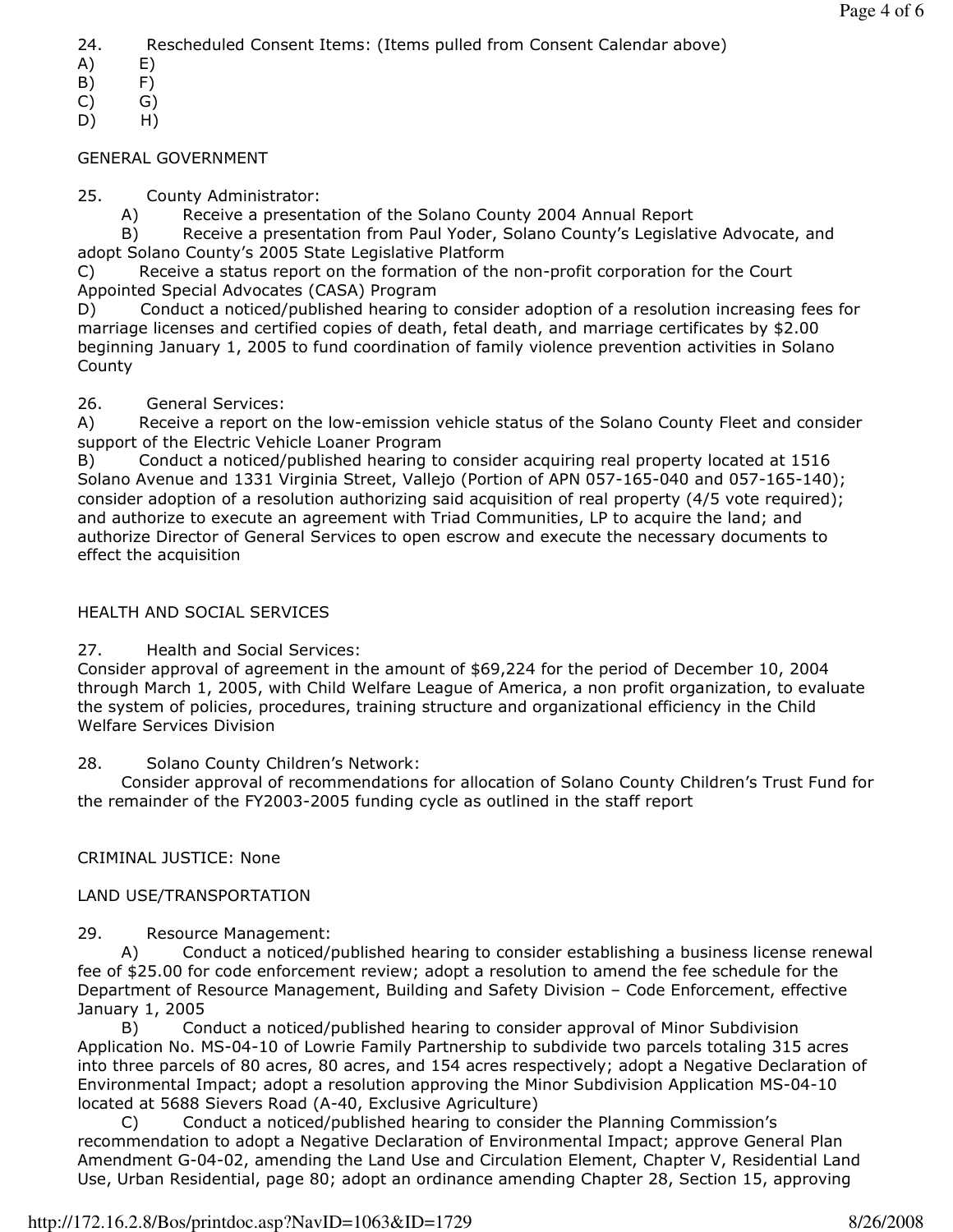Rezoning Petition Z04-07 for the Unincorporated Homeacres area (waive reading of the ordinance by majority vote); authorize staff to seek out-of-agency service exemption from LAFCO for the Homeacres area

OTHER: None

## MISCELLANEOUS ITEMS

30. Appointments/Resignations to Boards and Commissions:

A) Treasurer-Tax Collector-County Clerk:

 Appointment of Lettie Allen to Treasury Oversight Committee; reappoint Robert Thierry to another 3-year term

B) County Counsel:

 Adopt resolution appointing Thomas Bors and reappointing Charles Misuraca and David Viguie to Board of Directors of Dixon Resource Conservation District (District 5)

 C) Board of Supervisors: Reappointment of James Campbell to Solano County Planning Commission (District 5)

D) Board of Supervisors: Appointment of Betty Slye to Solano County Civil Service Commission (District 5)

## E) Board of Supervisors:

 Reappointments of Jacqueline Andersen and Margarite Kittyle to Silveyville Cemetery District (District 5)

2:00 p.m.

31. Resource Management:

 A) Consider recommendation to continue the December 7, 2004 noticed/published hearing concerning the first reading of an ordinance adding Chapter 27 to the Solano County Code and the first reading of an ordinance amending Chapter 28 (Zoning Ordinance) of the Solano County Code, relating to confined animal facilities to January 25, 2005 at 2:00 p.m.

32. Resource Management/General Services:

 Consider approval of service area rates and administrative fees for the collection of solid waste and recycling materials for Unincorporated Vacaville/Dixon, Unincorporated Fairfield/Suisun, and Unincorporated Vallejo; authorize the County Administrator to sign service/franchise agreements with Solano Garbage and Vacaville Sanitary Service for the service areas; authorize the General Services Department to administer the service agreements (continued from November 9, 2004)

33. Adjourn:

## MEETING CALENDAR

| 12/7                                                                   | 4:00 p.m.   | First 5 Solano Children and Families Commission, Solano County  |
|------------------------------------------------------------------------|-------------|-----------------------------------------------------------------|
| Office of Education, 5100 Business Center Dr., Waterman Rm., Fairfield |             |                                                                 |
| 12/8                                                                   | 9:00 a.m.   | Yolo-Solano Air Quality Management District, 1947 Galileo       |
| Court, Suite 103, Davis                                                |             |                                                                 |
| 12/8                                                                   | 6:00 p.m.   | Alcohol and Drug Advisory Board, 2101 Courage Dr., FF           |
| 12/8                                                                   | 6:00 p.m.   | Solano Transportation Authority Board, Suisun City              |
| Hall, 701 Civic Center Blvd., Suisun                                   |             |                                                                 |
| 12/8                                                                   | $6:15$ p.m. | Solano County Fair Board of Directors, Administration Building, |
| Solano County Fairgrounds, Vallejo                                     |             |                                                                 |
| 12/9                                                                   | 7:00 p.m.   | Solano County Water Agency, 508 Elmira Rd., Vacaville           |
| 12/9                                                                   | 7:00 p.m.   | Solano County Airport Land Use Commission, Nut Tree Airport,    |
| Vacaville                                                              |             |                                                                 |